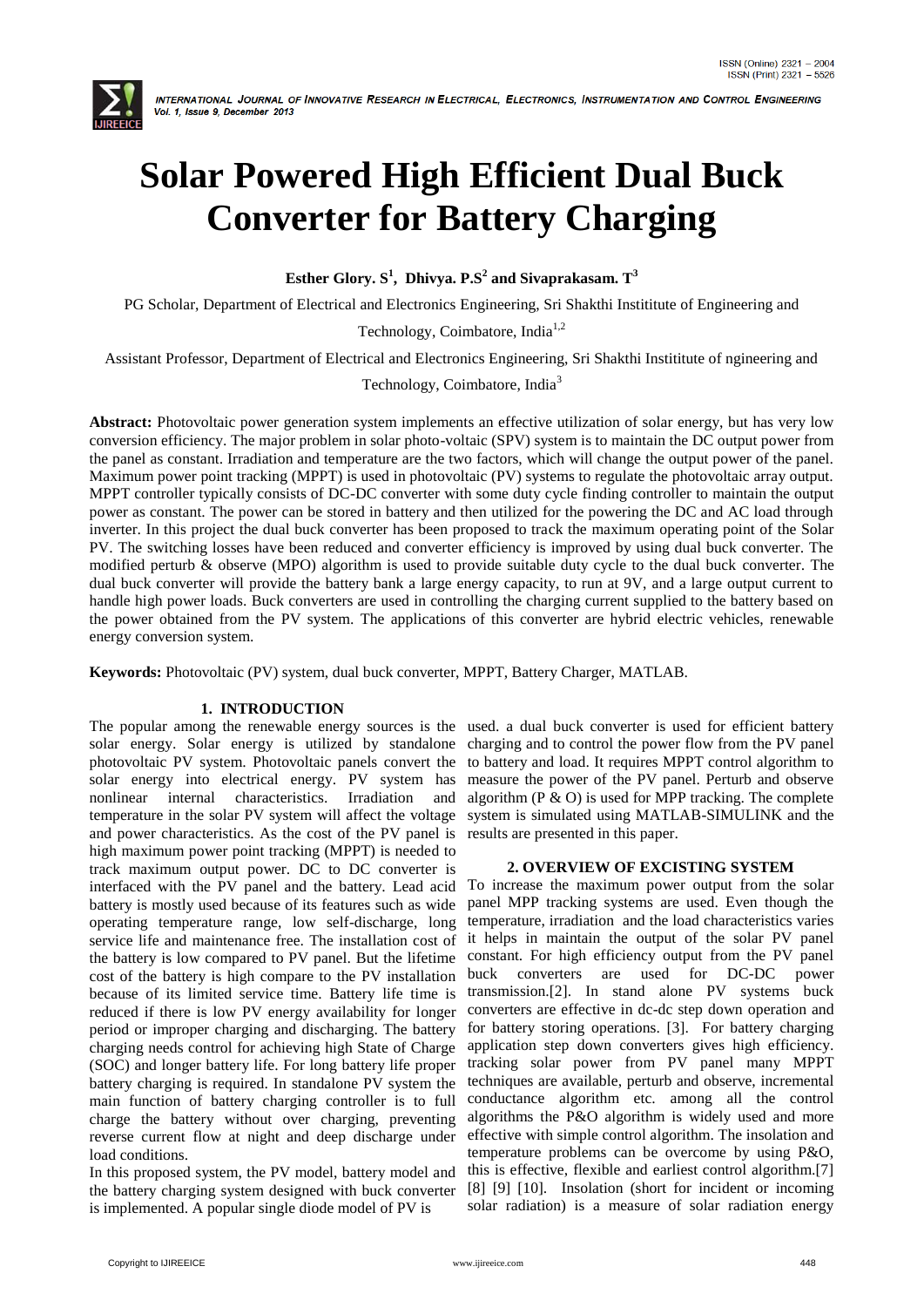

received on a given surface area and recorded during a The buck regulator circuit is a switching regulator. It uses given time. Insolation expressed in watts per square meter an inductor and a capacitor as energy storage elements so (W/m2). In photovoltaic a proportion of radiation that energy can be transferred from the input to the output reflected or absorbed depends on the object's reflectivity. in discrete packets. The advantage of using switching The insolation into a surface is largest when the surface regulators is that they offer higher efficiency than linear directly faces the Sun. As the angle increases between the direction at a right angle to the surface and the direction of the rays of sunlight, the insolation is reduced in proportion to the cosine of the angle.[3] The buck converter performs buck operation where voltage is stepped down, this can used for low power applications and battery charging. So a dual buck converter is capable of producing high buck operation useful in many systems.[1]

#### **3. PROPOSED SYSTEM**

The power output of PV module varies continuously with the variation of irradiation and temperature. The maximum power point tracking (MPPT) algorithm is used for extracting the maximum power (Pm) from the solar PV module and transferring that power to the load. A DC-DC converter (Step down), serves the purpose of transferring maximum power from the PV module to the load and acts as an interface between the load and the module. the duty cycle is changed by the PWM control signal, the load impedance of the source varies and matches the point of the peak power of the source so as to transfer the maximum power.

# *3.1 MPPT Algorithm*

Perturb and Observe algorithm is used to track maximum power form the solar panel using MPPT. Perturb and observe algorithm has a simple feedback structure and requires less measured parameters. It operates by periodically perturbing (i.e. incrementing or decreasing) the array terminal voltage and comparing the PV output power with that of the previous perturbation cycle. If the perturbation leads to an increase (decrease) in array power, the subsequent perturbation is made in the same (opposite) direction. In rapidly changing atmospheric conditions the peak power tracker continuously tracks maximum power with considerable amount of time.

#### *3.2 Buck Converter*

The most common power converter topology is the buck power converter also called as step down power converter is shown in fig1. Power supply designers choose the buck power converter because the output voltage is always less than the input voltage in the same polarity and is not isolated from the input.



Fig 1: dc-dc buck converter

regulators. The one disadvantage is noise or ripple, the ripple will need to be minimized through careful component selection. A requirement of the design is to have high current slew rate (up to 930  $A/\mu s$ ) to increase switching speed of microprocessor from one state to the other but this causes voltage drop spikes at the processor power supply. To achieve high current slew rate the inductor Lo should be as small as possible. This in turn while achieving faster transient response will cause the output voltage ripple to increase. To reduce output voltage ripple, the switching frequency should be increased but this lowers efficiency. This means that the selection of the switching devices will be an important issue. The output voltage ripple can also be reduced by increasing the output capacitance, this means a large capacitor in practical design.

$$
Total period = \frac{1}{f}
$$

The circuit losses are associated with

- 1. MOSFET ON time voltage drop
- 2. MOSFET switching losses
- 3. Diode voltage drop
- 4. Inductor effective resistance

The average output voltage is given by

$$
D = \frac{V_o}{Vi} = \frac{ton}{T}
$$
 (1)

When the MOSFET is ON, current builds up in the inductor increasing its stored energy. When the MOSFET is OFF the diode becomes forward bias and some of the stored energy is transferred to the load.

$$
Vin -Vo = L\frac{\Delta I}{DT}
$$
 (2)

$$
\Delta I = 0.2Io \tag{3}
$$

The output current for a buck power converter is continuous because the output current is supplied by the output inductor/capacitor combination; the output capacitor never supplies the entire load current for continuous inductor current mode operationand is given by the equ (4).

$$
Vi = L\frac{diL}{dt} + Vo = L\frac{\Delta I + D}{T} + Vo \tag{4}
$$

The input current for a buck power converter is discontinuous due to the power switch, the current pulses from 0 to Io every switching cycle and is given by equ(5).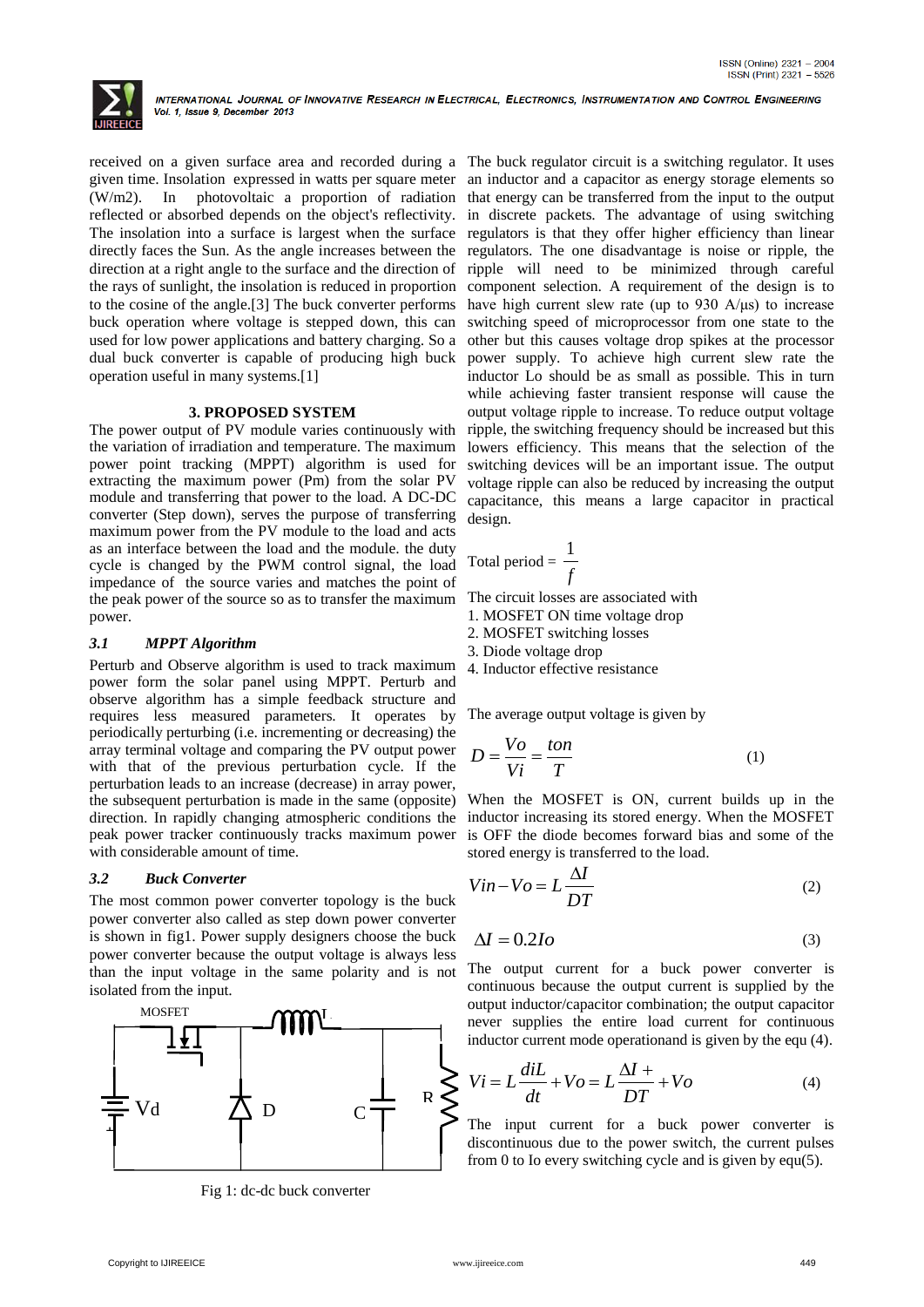

$$
0 = Vo + L\frac{diL}{dt} = Vo - L\frac{\Delta I - (1 - D)T}{(1 - D)T}
$$
 (5)

Capacitor valur is given by

$$
C = \frac{V_O}{\Delta V_O} \times \frac{T^2}{8L} \times (1 - D) \tag{6}
$$

Current Ripple ΔI

$$
\Delta I = \frac{Vi \times D \times (1 - D)}{F \times L} \tag{7}
$$

Voltage Ripple ΔV

When the switch is off during  $(1-D)$  T the current flowing in the capacitor is Ic-Io. We have now assumed that the output current has no ripple so that the ripple voltage on the capacitor is entirely due to the inductor ripple current.

$$
\Delta v = \frac{dQ}{C} = \frac{\Delta I \times T}{2 \times 2 \times 2 \times Co} = \frac{Vi \times D \times (1 - D)}{8 \times L \times Co \times f \times f}
$$
\n(8)\n  
\n4. PROPOSED SYSTEM

When Sunlight falls on the solar panel it cause generation of electricity via the photoelectric effect. MPPT algorithm is used to track maximum output power from the solar panel. This unregulated power will feed into the charge controller. The charge controller will measure the voltage and current of both the solar panel and battery bank. Based on the power availability from the solar panel the boost converter switches are triggered at a desired firing angle given by the controller. The MPPT controller monitors the battery charge level and PV panel output, the output voltage supplied to the battery is maintained constant to 9v by the MPPT controller.

Control interaction of the state interaction of the former form of the state and the state of the state interaction of the state interaction of the state interaction of the state interaction of the state interaction of th The voltage is generated by combining both the MPPT control and the Battery charging loop. The available PV power is greater than the load power with which the battery gets charged. If the available maximum PV power is less than the load power, the needed power will be supplied by the battery. But the charging current is still less than the present value .At that instant the signal generated by the current controller will go positive and limited to be zero. It results that the voltage command is determined completely by the MPPT controller. If the available peak power of the PV panel is greater than he battery charging and load requirement, the battery current will reach its command controller will go negative which will add to the voltage generated by the MPPT controller. Consequently, the PV panel will discard the MPPT because the voltage command is shifted to a higher level than the MPPT voltage. And finally, the generated PV power will balance the load and battery life of the battery can be increased. By using dual buck charging requirements. The signal generated by the converter and the MPPT controller effective battery controller will go negative which will add to the voltage charging, long battery life and proper utilization of the generated by the MPPT controller. Consequently, the PV panel will discard the MPPT because the voltage

command is shifted to a higher level than the MPPT voltage. And finally, the generated PV power will balance the load and battery charging.

## *4.1 Dual Buck Converter*

Dual buck converter is same as buck converter, in dual buck 2 buck converters are connected in parallel with each other. Both the converters are operated simultaneously based on the input power availability from the PV panel. The buck converters are operated in such a way that constant output power is supplied to the battery for charging. the effectiveness of the proposed controller has been highlighted by checking the charging and discharging currents of the battery. The circuit diagram of dual buck converter is shown in figure 2.

The input voltage to battery may be will be maintained constant and the input current supplied to battery may be varying based on the power generated from the solar panel. The dual buck converter is connected to the battery through a ON OFF switch which is turned ON when the power is available from the solar panel and it is turned OFF when no generation from the PV panel.



Fig 2: Dual Buck Converter

Operation of a dual buck converter is same as buck converter in this when Q1 is conducting Q2 will be in off condition and when Q2 is on Q1 will be in off condition when high input power is supplied to the converter. Both in positive and negative half cycle the conduction takes place. When low input is supplied to the dual buck converter any one of the converter conducts and the other will be turned off.

The dual buck converter performs the step down operation for effective battery charging with the power generated from the PV panel. A switch between the dual buck converter and the battery helps in controlling the charging and the switch connected between the battery and the load controls the power supplied to the load from the battery, it also helps the battery from draining completely so that the power generated.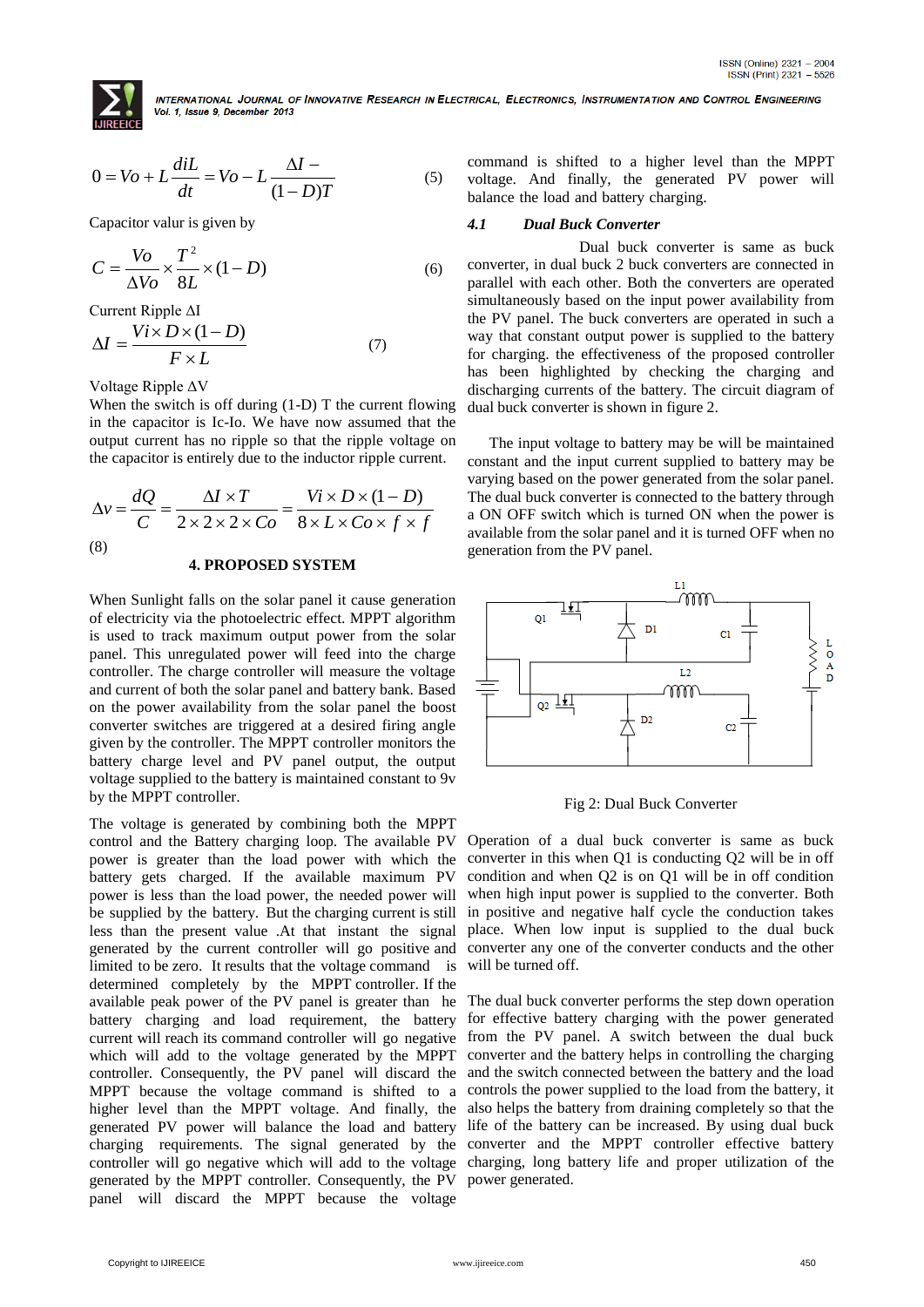

# **5. SIMULATION RESULT AND DISCUSSION**

Simulation is done using MATLAB/Simulink the entire system is simulated. Here the maximum output power from solar PV is obtained by using P&O algorithm. Based the power generated from the PV panel the buck converters are operated accordingly.

The simulink block diagram of the block parameters are shown in Figure 3 below It provides the design and simulations of the entire system, it discusses simulation of the photovoltaic array, coding of the MPPT algorithm Simulation of the dual buck converter



Fig 3: Simulink model

The simulation model in figure 3 show the overall system, it consists of the pv panel, dual buck converter, battery bank, switches to control the power supplied to the battery charging and the load. The power electronic switches are chosen according to their maximum current and voltage they have to withstand The maximum power from the pv panel is tracked using perturb and observe MPPT algorithm.



Figure 4: Solar PV Module

**Table 1 – Design Parameters For Dual Buck Converter**

| S.No | Dual buck converter     |               |      |
|------|-------------------------|---------------|------|
|      | <b>Parameter</b>        | <b>Values</b> | unit |
|      | Capacitors C1, C2       | 200           | pF   |
|      | Inductor L1             | 145.83        | uН   |
|      | Inductor L <sub>2</sub> | 20            | μH   |
|      | <b>Battery</b>          |               | v    |



Figure 5: Output Voltage Current from PV Panel



Figure 6: Gate Pulse to Buck Converter Switch



Figure 7: Voltage and Current Supplied to Battery